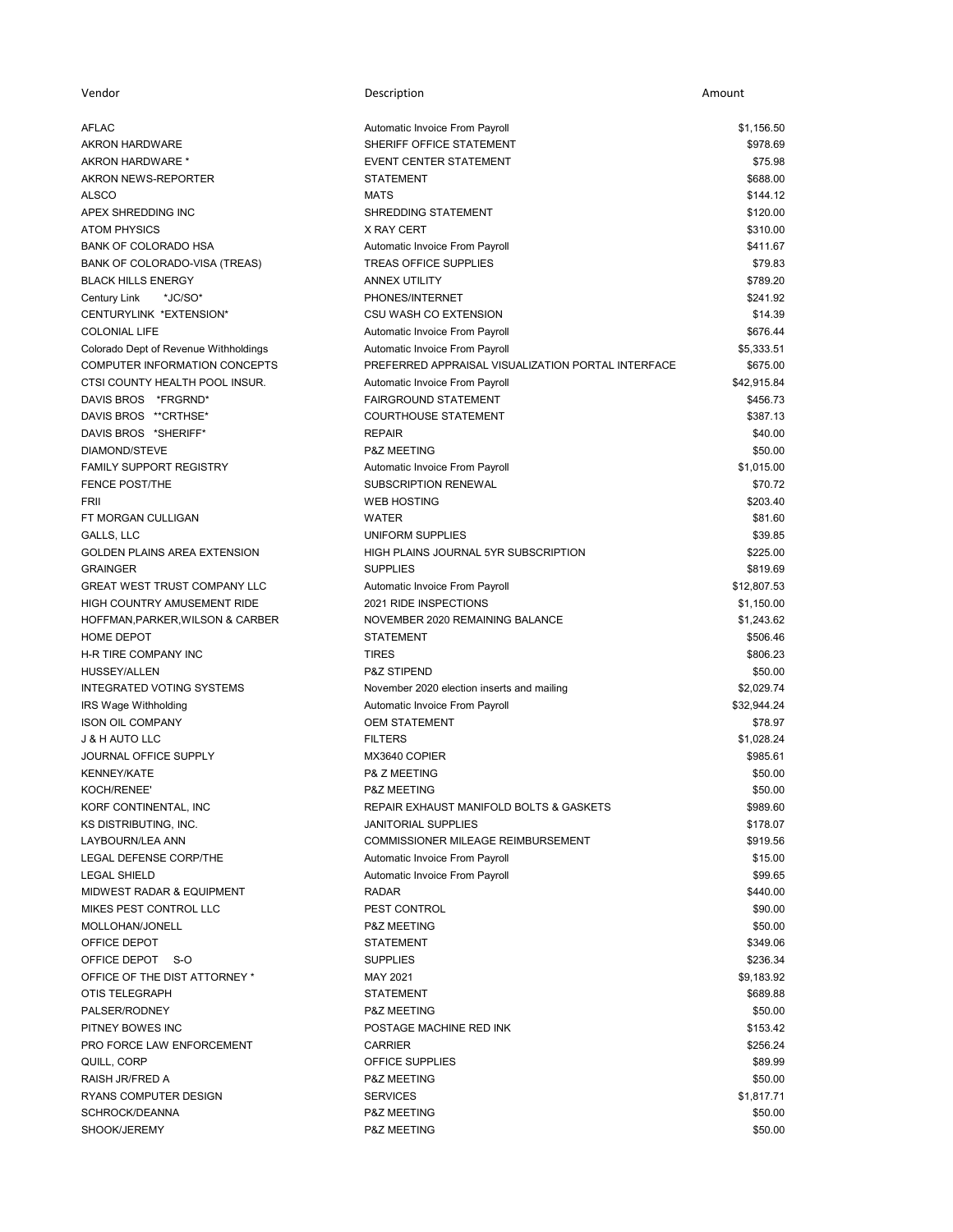| STAND BY POWER                            | LAST CHANCE TOWER GENERATOR MAINTENANCE                 | \$903.81                |
|-------------------------------------------|---------------------------------------------------------|-------------------------|
| STANDARD GLASS CO                         | <b>WINDOW REPAIRS</b>                                   | \$87.71                 |
| STATE OF COLORADO                         | <b>CLERK MV RENEWALS</b>                                | \$420.60                |
| THARP ENTERPRISE INC.                     | <b>DIST 1 STATEMENT</b>                                 | \$154.88                |
| THARP ENTERPRISE, INC *SO-JC*             | OIL, WIPER BLADES                                       | \$760.45                |
| THE HOME DEPOT PRO                        | <b>PAPER</b>                                            | \$1,294.41              |
| THYSSENKRUPP ELEVATOR CORP.               | ELEVATOR MAINTENANCE                                    | \$1,456.73              |
| TOWN OF AKRON                             | <b>EVENT CENTER</b>                                     | \$558.02                |
| <b>VALUE WEST INC</b>                     | CONTRACT REAPPRAISAL SERVICES                           | \$1,900.00              |
| <b>VIAERO WIRELESS</b>                    | <b>CSU EXTENSION OFFICE</b>                             | \$1,875.76              |
| <b>VISA</b>                               | <b>CLERK STATEMENT</b>                                  | \$770.54                |
| <b>VISA</b>                               | <b>STATEMENT</b>                                        | \$535.00                |
| <b>VISA</b>                               | <b>STATEMENT</b>                                        | \$1,580.91              |
| <b>VISA</b>                               | <b>STATEMENT</b>                                        | \$274.86                |
| <b>VISA</b>                               | <b>STATEMENT</b>                                        | \$512.96                |
| <b>VISA</b>                               | <b>STATEMENT</b>                                        | \$144.42                |
| WASHINGTON COUNTY JUSTICE CNTR            | MAY 2021                                                | \$27,576.24             |
| WASHINGTON-YUMA COMBINED COMM.            | <b>MAY 2021</b>                                         | \$19,166.67             |
| $*S/O*$<br><b>WEX BANK</b>                | <b>FUEL</b>                                             | \$3,761.82              |
| Y-W ELECTRIC ASSOCIATION, INC.            | <b>FAIRGROUNDS</b>                                      | \$3,852.57              |
| 21ST CENTURY EQUIPMENT LLC                | <b>DIST 1 STATEMENT</b>                                 | \$633.06                |
| <b>4 RIVERS EQUIPMENT LLC</b>             | <b>STATEMENT</b>                                        | \$14,686.15             |
| ACE IRRIGATION & MFG. CO. INC.            | <b>SUPPLIES</b>                                         | \$3,398.85              |
| <b>AFLAC</b>                              | Automatic Invoice From Payroll                          | \$1,362.24              |
| AGRI SERVICES INC.                        | <b>DIST 1 STATEMENT</b>                                 | \$1,094.05              |
| <b>AKRON HARDWARE</b>                     | <b>DIST 1 STATEMENT</b>                                 | \$13.06                 |
| AKRON HARDWARE *                          | <b>DIST 1 STATEMENT</b>                                 | \$24.36                 |
| AKRON NEWS-REPORTER                       | <b>STATEMENT</b>                                        | \$156.00                |
| <b>ANTON COOP</b>                         | <b>DIST 3 STATEMENT</b>                                 | \$1,274.89              |
| AUTO TRUCK GROUP                          | <b>PARTS</b>                                            | \$42.38                 |
| <b>BANK OF COLORADO HSA</b>               | Automatic Invoice From Payroll                          | \$300.00                |
| <b>BLACK HILLS ENERGY</b>                 | DIST 1 UTILITY                                          | \$604.23                |
| <b>BOMGAARS</b>                           | <b>STATEMENT</b>                                        | \$94.96                 |
| CO DEPT OF LABOR EMPLYMT                  | <b>FUEL TANK FEES</b>                                   | \$70.00                 |
| <b>COLONIAL LIFE</b>                      | Automatic Invoice From Payroll                          | \$545.10                |
| COLORADO ASPHALT SERVICES, INC            | <b>ASPHALT PATCH</b>                                    | \$630.00                |
| Colorado Dept of Revenue Withholdings     | Automatic Invoice From Payroll                          | \$3,584.60              |
| <b>COLT TRAILER SERVICE</b>               | <b>SUPPLIES</b>                                         | \$1,873.34              |
| CONTECH<br>CTSI COUNTY HEALTH POOL INSUR. | <b>CULVERTS</b><br><b>BUYBACK SALVAGE KENWORTH T800</b> | \$6,997.90              |
| DACT, LLC                                 | <b>STATEMENT</b>                                        | \$37,790.02<br>\$220.00 |
| DAVIS BROS *ROAD*                         | <b>DIST 1 STATEMENT</b>                                 | \$64.00                 |
| <b>ECONO SIGNS</b>                        | <b>SIGNS</b>                                            | \$1,952.16              |
| <b>FAMILY SUPPORT REGISTRY</b>            | Automatic Invoice From Payroll                          | \$247.00                |
| FT MORGAN CULLIGAN                        | <b>DIST 1 WATER</b>                                     | \$11.50                 |
| <b>GREAT WEST TRUST COMPANY LLC</b>       | Automatic Invoice From Payroll                          | \$7,875.02              |
| <b>GREAT WESTERN TIRE OF STERLING</b>     | <b>SUPPLIES</b>                                         | \$5,040.52              |
| HIGHLINE ELECTRIC ASSOC.                  | DIST 2 PIT ELECTRICITY                                  | \$32.99                 |
| IRS Wage Withholding                      | Automatic Invoice From Payroll                          | \$21,903.76             |
| <b>ISON OIL COMPANY</b>                   | <b>DIST 1 STATEMENT</b>                                 | \$37,374.95             |
| J & H AUTO LLC                            | <b>DIST 1 STATEMENT</b>                                 | \$3,321.67              |
| J.J. KELLER & ASSOCIATES, INC.            | DOT DVIR NCR BOOK                                       | \$777.12                |
| <b>LARSON INTERNATIONAL</b>               | 2004 KENWORTH T800                                      | \$45,800.00             |
| LAWSON PRODUCTS, INC.                     | <b>SUPPLIES</b>                                         | \$133.27                |
| MARC MID-AMERICAN RESEARCH CHE            | <b>SUPPLIES</b>                                         | \$159.00                |
| <b>MARSAU'S</b>                           | <b>SUPPLIES</b>                                         | \$161.60                |
| MHC KENWORTH - GREELEY **                 | WIRING KIT, FUEL SURCHARGE                              | \$31.34                 |
| MO CO REA                                 | DIST 1 UTILITY                                          | \$129.77                |
| OK AUTO PARTS                             | DIST 2 STATEMENT                                        | \$25.74                 |
| OTIS TELEGRAPH                            | <b>STATEMENT</b>                                        | \$132.00                |
| PLAINS COOPERATIVE TELEPHONE              | DIST 3 TELEPHONE                                        | \$132.86                |
| PROFESSIONAL COMPLIANCE & TEST            | DOT RANDOM TESTING                                      | \$180.00                |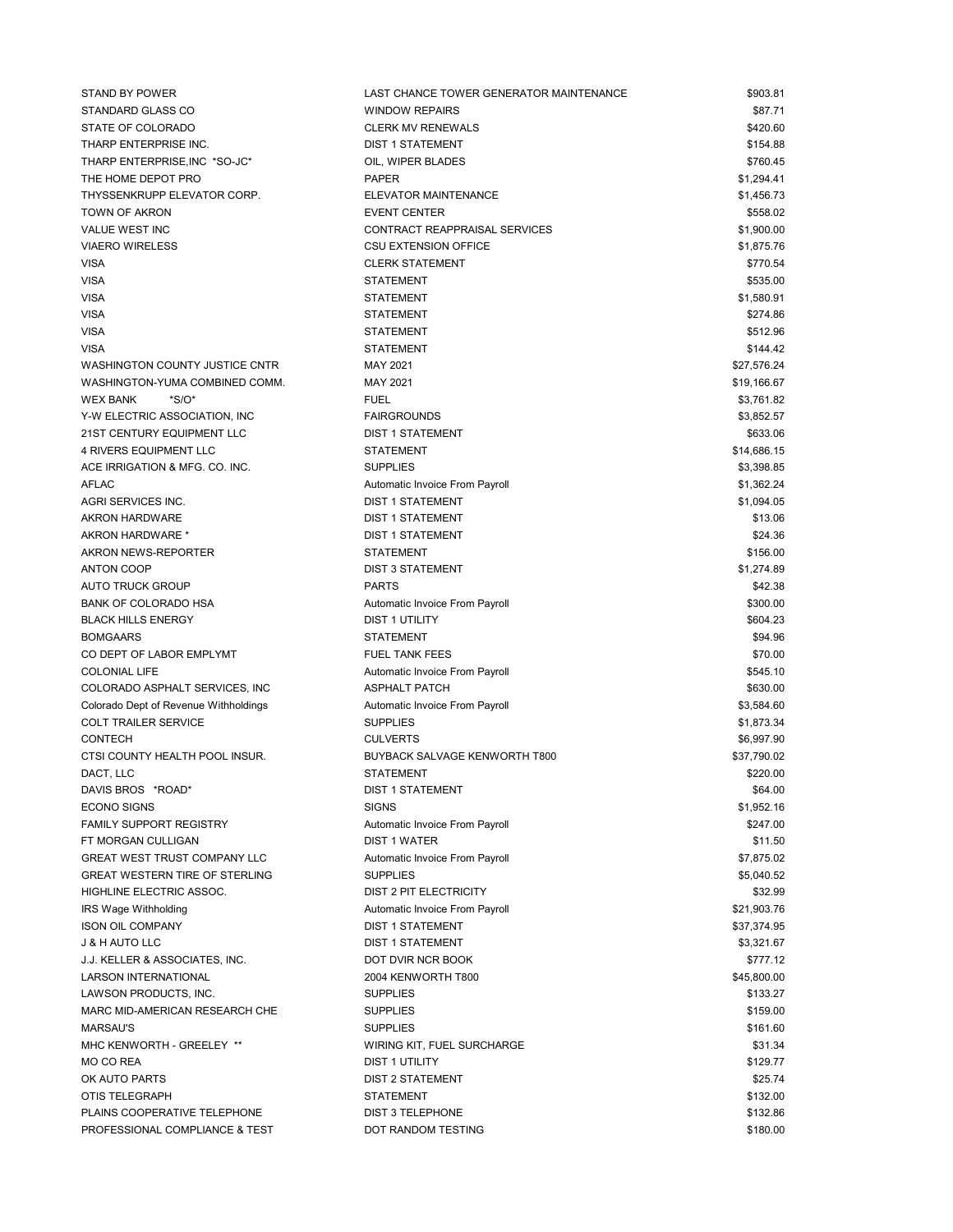QUALITY FARM & RANCH CENTER DIST 2 STATEMENT \$232.97 RUDYS GTO SERVICES AND RUDYS GTO SERVICES AND RUDYS GTO SERVICES AND RUDYS GTO SERVICES AND RUN AND RUN AND RU THARP ENTERPRISE INC. Same and the state of the DIST 1 STATEMENT SAME AND THE STATEMENT SAME. TOWN OF AKRON SERIES AND THE SERIES OF THE SERIES OF THE STATE OF THE STATE OF THE STATE OF THE STATE OF THE S TOWN OF OTIS ST3.50 VIAERO WIRELESS STATEMENT STATEMENT STATEMENT SUBSEXUAL SERVICES SERVICES STATEMENT STATEMENT STATEMENT STATEMENT VISA STATEMENT \$274.12 VISA STATEMENT \$180.47 VISA STATEMENT \$687.56 WAGNER EQUIPMENT COMPANY DIST 1 STATEMENT **EXAMPLE 1** S15,464.42 WEAR PARTS & EQUIP CO, INC **EXECUTE A STATEMENT** AND THE STATEMENT AND RESSURING A STATEMENT AND RESSURING A STATEMENT WILLIAM & KENDALL NELSON GRAVEL NELSON PIT 122 LOADS \$1,830.00 YAKUTAT LAND CORPORTATION 126 LOADS OF ADOBE DIRT 126 VAKUTAT LAND 126 M Y-W ELECTRIC ASSOCIATION. INC **ELECTRIC ASSOCIATION**, INC AFLAC **AUTOMATIC INVOICE From Payroll** Automatic Invoice From Payroll **AUTOMATIC INCOLLECT** \$428.39 COLONIAL LIFE **COLONIAL LIFE Automatic Invoice From Payroll COLONIAL LIFE** \$87.10 Colorado Dept of Revenue Withholdings **Automatic Invoice From Payroll Colorado Dept of Revenue Withholdings** 31,342.00 CTSI COUNTY HEALTH POOL INSUR. COME Automatic Invoice From Payroll **CTSI** COUNTY HEALTH POOL INSURA GREAT WEST TRUST COMPANY LLC Automatic Invoice From Payroll \$2,301.08 IRS Wage Withholding **Invoice From Payroll and Automatic Invoice From Payroll Automatic Invoice From Payroll** \$7,838.23 LEGAL SHIELD **Automatic Invoice From Payroll Automatic Invoice From Payroll Automatic Invoice From Payroll 315.95** VISA STATEMENT \$329.00 AFLAC **AUTOMATIC INVOICE FROM PAYROLL AUTOMATIC INVOICE FROM PAYROLL AUTOMATIC INVOICE FROM PAYROLL AUTOMATIC SCALARY AUTOMATIC SCALARY AUTOMATIC INVOICE FROM PAYROLL AUTOMATIC INVOICE FROM PAYROLL AUTOMATIC SCALARY AUTOMA** Alyce ONeill **EMS STIPEND** EMS STIPEND **EMS STIPEND EMS STIPEND** B&B PHARMACY S56.40 BANK OF COLORADO **INTER OF CREDIT STATES OF CREDIT** \$1,750.00 BANK OF COLORADO HSA **BANK OF COLORADO HSA Automatic Invoice From Payroll BANK OF COLORADO HSA** BENISH/RANDY EMS STIPEND \$525.00 BLACK HILLS ENERGY CLINIC UTILITY \$332.81 BRENT/MATTHEW ALLEN **EMS STIPEND** EMS STIPEND BROTTON/JAYDAN MARIE **EMS STIPEND** EMS STIPEND **EMS** STIPEND BUCKEYE WELDING SUPPLY CO. INC CONSUMING A RENTALS ASSESSED A RENTALS A SACKEYE WELDING SUPPLY CO. INC CHENOWETH/RICK SUO.00 COLONIAL LIFE **Automatic Invoice From Payroll COLONIAL LIFE** \$44.04 Colorado Dept of Revenue Withholdings **Automatic Invoice From Payroll Colorado Dept of Revenue Withholdings** 3425.00 CTSI COUNTY HEALTH POOL INSUR. Automatic Invoice From Payroll **CTSI** COUNTY HEALTH POOL INSUR. DAVIS BROS INC \*AMBL\* AMBULANCE STATEMENT AMBULANCE STATEMENT ASSOLATED AND MULTIMETRIC METALLONIC STATEMENT ENABLE BILLING SERVICES **ENABLE BILLING SERVICES** \$892.16 FT MORGAN CULLIGAN **APRIL STATEMENT** APRIL STATEMENT **APRIL STATEMENT** \$21.30 GOMEZ/CASSANDRA EMS STIPEND \$975.00 GREAT WEST TRUST COMPANY LLC Automatic Invoice From Payroll **Automatic Invoice From Payroll** \$1,001.55 IRS Wage Withholding **Automatic Invoice From Payroll Automatic Invoice From Payroll Automatic Invoice From Payroll 32,818.28** ISON OIL COMPANY SAME STATEMENT AMBULANCE STATEMENT SAME STATEMENT SAME SAME STATEMENT J & H AUTO LLC AMBULANCE STATEMENT \$5.81 JOURNAL OFFICE SUPPLY **MX3115N COPIER MX3115N COPIER** \$39.07 LIFE ASSIST, INC. \$501.60 \$501.60 MEDICAL SUPPLIES \$500.60 \$501.60 \$501.60 \$501.60 \$501.60 \$501.60 \$501.60 \$50 MCCALL/PATRICK B EMS STIPEND EMS STIPEND MCCRACKEN/BRENT STOOP EMS STIPEND EMSIGNED AND STOOP STOOP STOOP STOOP STOOP STOOP STOOP STOOP STOOP STOOP STOOP STOOP STOOP STOOP STOOP STOOP STOOP STOOP STOOP STOOP STOOP STOOP STOOP STOOP STOOP STOOP STOOP STOOP STOOP S MORRIS/JERRY W EMS STIPEND \$600.00 NASCO HEALTHCARE **DEFIB ADAPTER POSTS FORM ALS MANIKIN 1999 12:320** \$173.20 ODELL SUPERS \*AMBL\* **TRAINING SUPPLIES** \$10.71 RILEY/JORDAN EMS STIPEND \$425.00 STROBEL/GARRETT STROBEL/GARRETT SEXUAL SEXUAL EMS STIPEND STROBEL/GARRETT STROBEL/GARRETT STROBEL/GARRETT STROBEL/GARRETT STROBEL/GARRETT STROBEL/GARRETT STROBEL/GARRETT STROBEL/GARRETT STROBEL/GARRETT STROBEL/GARRETT STRO THOMPSON/ASHLEY **EMS STIPEND** EMS STIPEND **EMS** SO 00 THOMPSON/NICOLE R EMS STIPEND EMS STIPEND S990.00 TOWN OF AKRON STATES AND TOWN OF AKRON STATES AND TOWN OF AKRON STATES AND TOWN OF AKRON STATES AND TOWN OF A VIAERO WIRELESS STATEMENT \$533.32 VISA AMBULANCE STATEMENT \$392.83 Y-W ELECTRIC ASSOCIATION, INC AMBULANCE GARAGE **\$275.09** \$275.09 ZIEBARTH/JAMES EMS STIPEND \$425.00 HIGHLINE ELECTRIC ASSOC. TV TRANSLATOR ELECTRICITY \$507.07 MO CO REA GOOD STORE AND TOWER UTILITY THE STORE ASSAULT AND STORE ASSAULT AND STORE ASSAULT ASSAULT ASSAULT A